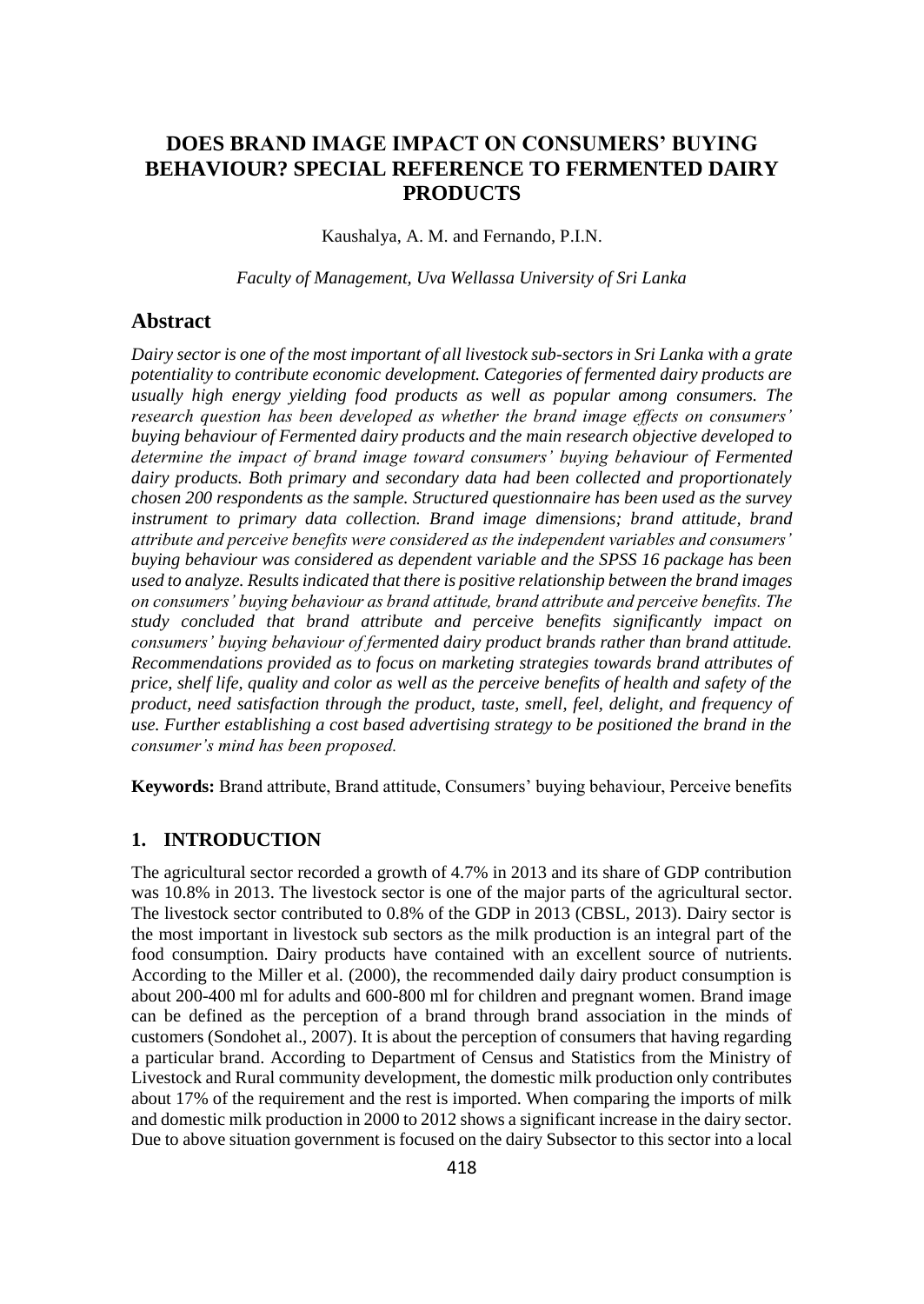industry by increasing the domestic production. Poor marketing has been identified as a primary issue for the development of the livestock sector. Brand image long has been recognized as an important concept in marketing (Gardner, Burleigh, and Sidney, 1955). According to the Richards (2009), the Customer purchase behaviour is what influences consumers to purchase products or services hence the brand image can create a significant impact on consumer buying behaviour. Therefore, it is critical to enhance the marketing strategies towards dairy products in Sri Lanka as the intent of achieving successful local dairy industry. Fermented dairy product has been given more importance in present context as to the improvement of nutrients and it has been providing vital importance in the human diet. According to the International Dairy Federation, Fermented dairy products are defined as the milk products prepared from skimmed milk or not with a specific culture. The most important factor of this product category is that micro flora kept alive until sale to the consumer. Fermented dairy products categorize under three types. They are moderately sour type with a pleasant aroma, Sour and very high sour type and Acid-cum alcohol in addition to lactic acid (Marwaha and Arora, 2000). This paper focuses on sour and very highly sour types fermented milk products, curd and yogurt brands. This attempt is a significant endeavor in promoting local dairy industry through identifying the consumer buying behaviour.

## **Problem statement**

There has been limited research in the area of dairy industry and consumer buying behaviour in Sri Lanka. Research on consumer behaviour has not been investigated properly, thus, many scientists hold on to different assumptions about stimuli and factors influencing consumer behaviour (Bray, 2013). A positive brand image will enable marketing program can be liked and be able to produce unique associations to the brand that always exist in customer retention (Schiffman and Kanuk, 2010).Thus, it is important to see whether the brand image impact towards consumer buying behaviour. Hence this research is focusing the impact of brand image on consumers' buying behaviour towards fermented milk product brands which is a special range under milk and milk products.

## **Hence the primary research questions has been developed as;**

1. Whether the brand image effects on consumers' buying behaviour of Fermented dairy products?

The secondary research questions have been developed as;

- i. What is the relationship between the brand image and consumer buying behaviour of Fermented dairy product?
- ii. What is the most influencing factor in consumers' buying behaviour of fermented dairy products?

## **The research objective has been developed to answer the identified research**

## **gaps, Primary research objective has been developed as;**

 $\downarrow$  To determine the impact of brand image towards the consumers' buying behaviour of Fermented dairy products.

Secondary objectives have been developed as: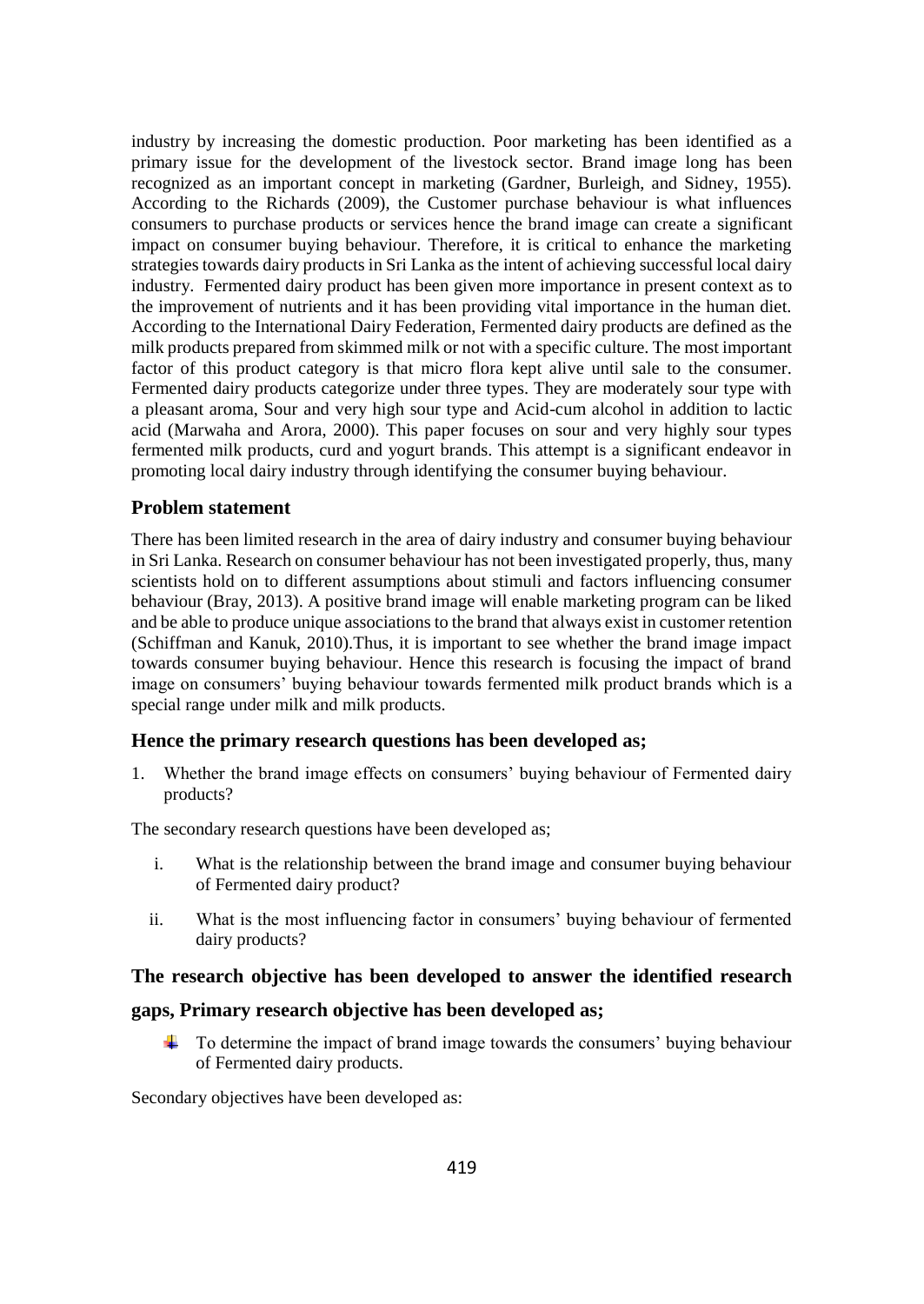- $\pm$  To identify the relationship between the brand image and consumers' buying behaviour of Fermented dairy products.
- $\overline{\phantom{a}}$  To recognize the most influencing factor that has an effect on consumers' buying behaviour of fermented dairy products.

# **2. LITERATURE REVIEW**

#### **Brand image and attitude as vital factors**

Customer based brand equity occurs when the consumer has a high level of awareness and familiarity with the brand and holds some strong, favorable and unique brand association in memory. A brand occupies a very important place in the mind of modern customers (Sawant, 2012). Branding is not just creating a name but it includes many contributions. The American Marketing Association (1994) defines that brand as a "name, term, sign, symbol or a combination of them intended to encourage prospective customers to differentiate a producer's product from those of competitors". According to the most of researchers, brand is defined as a name, sign, symbol or design, or a combination of all these indicators and its differentiated product or service from its competitors (Aaker, 1997,Kotler, 2005). Kotler (2000) stated that a good brand will come to boost the firm's image and it is a promise (Morel, 2003) and also, it is a kind of relationship that involves trust (McNally and Speak, 2004). Once the sufficient level of brand awareness is created, marketers can put more emphasis on crafting a brand image. Brand image is the current opinion of the customers about a brand. According to the Vineath (2007), brand image is a unique set of associations in the mind of the customer concerning what a brand stands for and the implied promise the brand makes. Keller, (1993) defined that it is a perception about a brand as reflected by the brand associations held in consumer memory and brand image assumed as a set of brand associations that collected in the minds of consumers (Mowen and Minor, 2001). Simply it means a mental picture in the consumer's mind of the offering and he stated that the brand in customer's mind is linked to an offering (Dobni and Zinkhan, 1990).Brand image is a unique bundle of associations within the minds of target customers (Dwayne, 2005). In other words, brand image is a form or a particular description of trace of meaning left in the minds of the consumer audience (Wijaya, 2011). Sherry (2005) emphasises the source that provides the brand to accomplish and remain resonant and adequate in consumers' minds. It is regarded as a consumer constructed concept due to consumers creating a personal or image related to the brand with regard to their knowledge and perceptions (Nandan, 2005). However, most scholars have described that brand image as the perceptions and beliefs held by the consumer, as reflected in the association held in consumer memory.

Scholars have identified the roles and functions of brand image in various ways. The central aspect of a brand is its image (deChenatony and Riley, 1998) and brand image holds the customers for a specific an offering and its influence them to act toward a specific product or service (Keller,1993). Aaker (1991) stated that consumers over again tend to buy products that have famous brand for the reason that they feel more comfortable with things that are already known. According to the Hung (2008), perceptions about brand differ among consumer to consumer and it helps marketers' to differentiate products, position and extend brands (Low and Lamb, 2000). Furthermore, Danesi (2006) proposed that the use of brand name enables consumers not only to recognize certain goods and distinguish them from others, but also to associate connotative meanings to them and it allows them to decode brand image. According to the Kahle and Kim (2006), revealed that brand image has multiple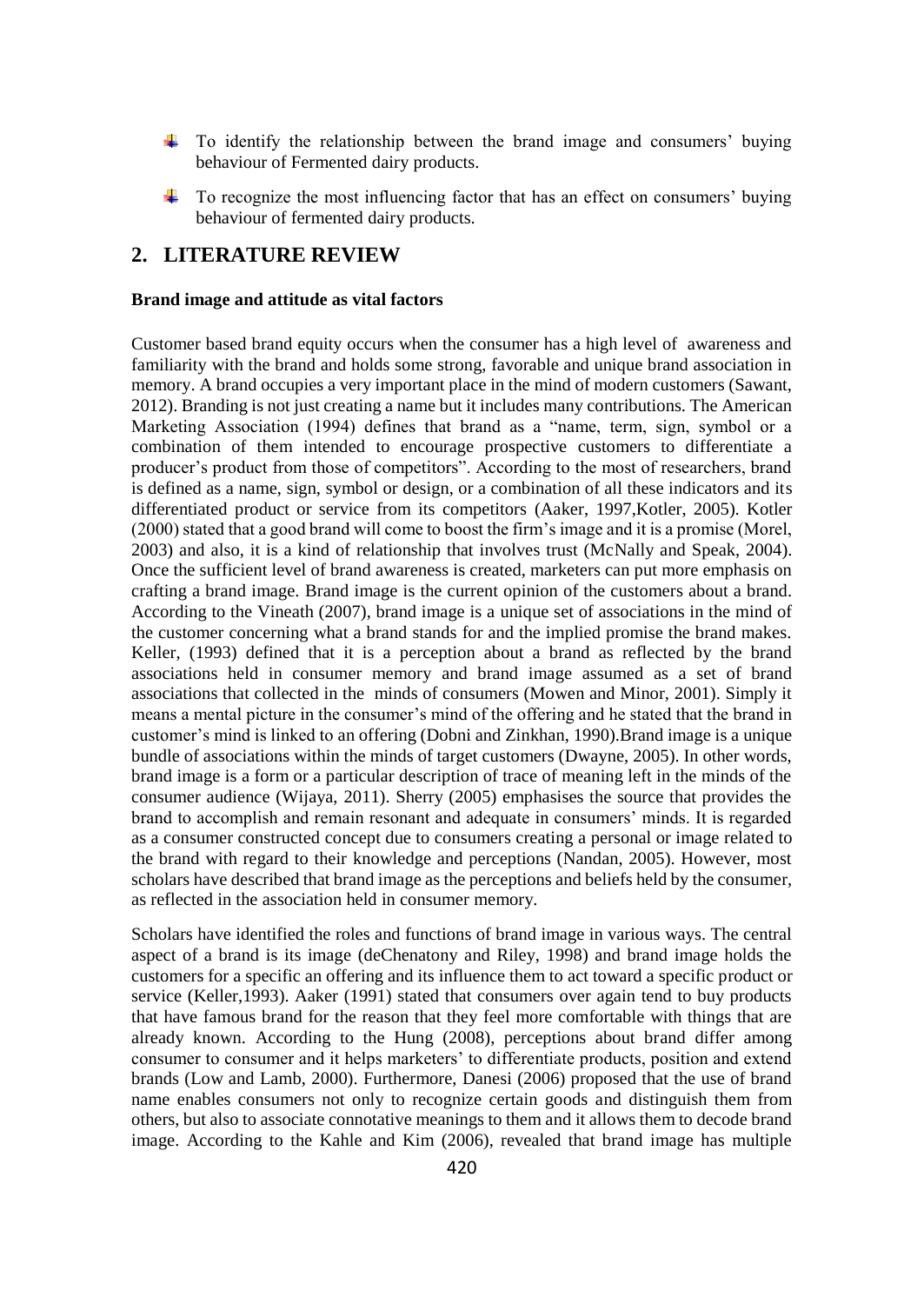functions as market entry, source of added value of products; value stored in the company and can be a force in the distribution of products. Brand image helps to create a pioneer product and that will lead to make benefit of market entry. Through brand extension it could be able to develop a strong brand of a product from one market to another market segment (Aaker and Keller, 1990; Boush and Loken, 1991) and it will help to reduce the cost of introducing new product Brand image can add value to a product by changing the experience and perception towards the product (Aaker and Stayman, 1992; Puto and Wella, 1984). The strong brand image can create a powerful distribution channel. According to Aaker (1991), the brand does not only play an important role horizontally, in forcing their competitors, but also vertically, in the acquisition of distribution channels, to have more control and bargaining power on the requirements made distributor. Strong brand image can satisfy its customers and strong brand image will make customers loyal (Davies et al., 2003, Earls et al., 2004). Brand image characterized based on different ways by the most of the researchers. According to Keller, (2006) major categories of brand image are attributes, benefits and attitudes were identified. Hence brand attributes, perceiving benefits and brand attitudes can identify as one of the common way to categorize the brand image. Brand attributes are those descriptive features that characterize a product (Keller, 2013) and also product can be viewed as a bundle of intrinsic and extrinsic attributes, or as a bundle of perceived attributes (Stockmans, 1999). It gives information related to the brand name (Keller, 1993) and the brand attributes is unique to the specific brand and also specific to the consumers (Meyers-Levy, 1989). Attributes can be further divided into two main categories which are product related attributes and non product related attributes (Myers, James, & Allan, 1981).

Accordingly product related attributes are defined as the ingredients necessary for performing the product or service function sought by consumers and non product related attributes are defined as an external aspect of the product or service that relate to it purchase. Brand benefit refers what consumers think the product can do for them (Keller, 2006) and what consumers seek when purchasing a product/brand (Kotler,1999). Benefits can be further distinguished into three categories; they are functional benefits, experiential benefits and symbolic benefits (Park, Jaworski, & MacInnse, 1986). Functional benefits are the more intrinsic advantage of product or services. And also these functional benefits linked with the physiological needs and safety needs. Experiential benefits refer what it feels like to use the product or service. Symbolic benefits are the more extrinsic advantage of the product or service consumption. Brand attitude defined as covert behaviour of consumers; they are not overt behaviours (Kim 2002). Attitude is an internal reaction of a person and it's difficult to observe. According to the Gilbert (1995), it is a pervasive feeling and according to the Wallendorf (1979), response towards the brand may favourable or unfavourable due to their brand attitude.

#### **Consumer's Buying Behaviour**

Consumer purchase behaviour is what influences consumers to purchase product or services (Kotler,2000) and customer purchase behaviour is what influences consumers to purchase (Richards,2009). Final consumers, both individual and households, whom buy goods and services for personal consumption is referred as consumer buying behaviour (Kumar, 2010) and further refers as the activities in which people acquire, consume and dispose products and services (Blackwell et al., 2001). Also, it is a complex and dynamic issue and according to the author it cannot be defined commonly (Blackwell et al., 2006). It is defined as a set of activities which involves the purchase of goods and services (Stallworth, 2008). Schiffman and Kanul (2000) defined consumer buying behaviour as to select and purchase products or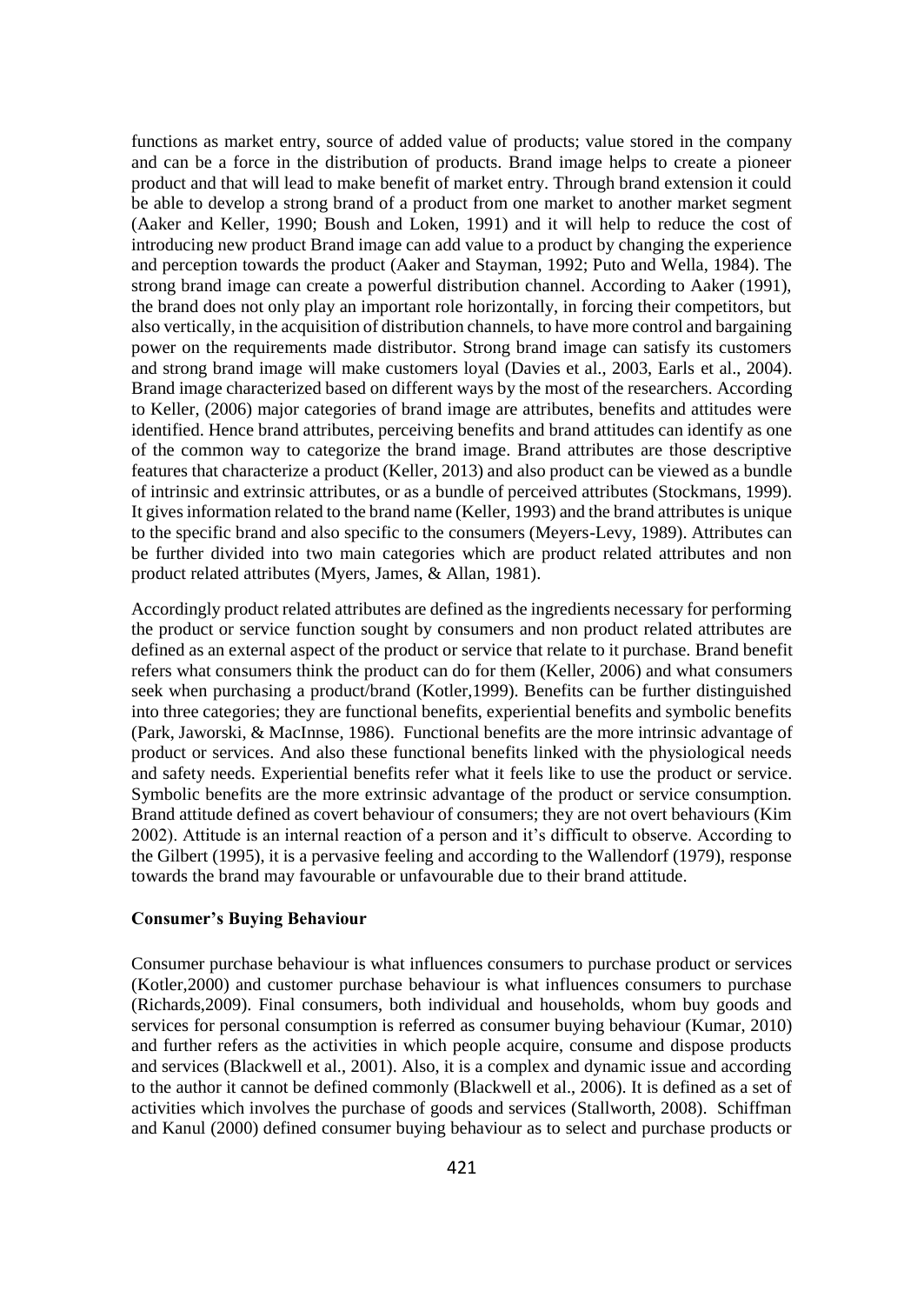services to satisfy their needs. Better awareness of consumer buying behaviour is a positive contribution to the country's economic state and quality of goods, (Egen, 2007). Further, high quality of domestic products and services lead to sophisticated domestic customer base (Blackwell et al., 2006). As most of researchers have identified the relationship between brand image and consumers' buying behaviour, they have investigated the how customer purchase behaviour affected by the brand image. Thakor and Katsanis (1997) pointed out a positive brand image may make up for an inferior image of the origin country and raise the possibility of the product being selected. Blackwell et al., (2001) stated that consumer behaviour is based on the activities which are included in a product or service consumption or deposition. Alexander (2008) pointed out engaging in price wars and building brand images as a way of influencing customers purchase behaviour. Pitta and Franzak (2008) argued the brand heavily influences on food products buying behaviour and product brand emphasizes the quality of the food product and it creates an image in the consumer's mind. Ultimately, that brand image becomes the basic motive for the consumers' choice of particular product brand (Vranesevic and Stancec, 2003). According to the arguments, identifying consumer needs and wants leads to long term benefits to the business. Consumers are able to recognize a product, evaluate the quality, lower the purchase risk and obtain certain experience through brand image.

# **3. CONCEPTUAL FRAMEWORK**

Conceptual framework displays the relationship between brand image dimensions and consumers' buying behaviour. The conceptual framework has been derived according to Keller, (1993) and the Brand image dimensions have been considered as independent variables whereas consumers' buying behaviour is a dependent variable.



#### **Figure 01: Conceptual Framework**

Source: (Keller, 1993)

## **4. HYPOTHESIS DEVELOPMENT**

Hypotheses will be tested according to study to achieve objectives of the research. Hypotheses were developed to derive the relationship between brad image dimensions and consumers' buying behaviour.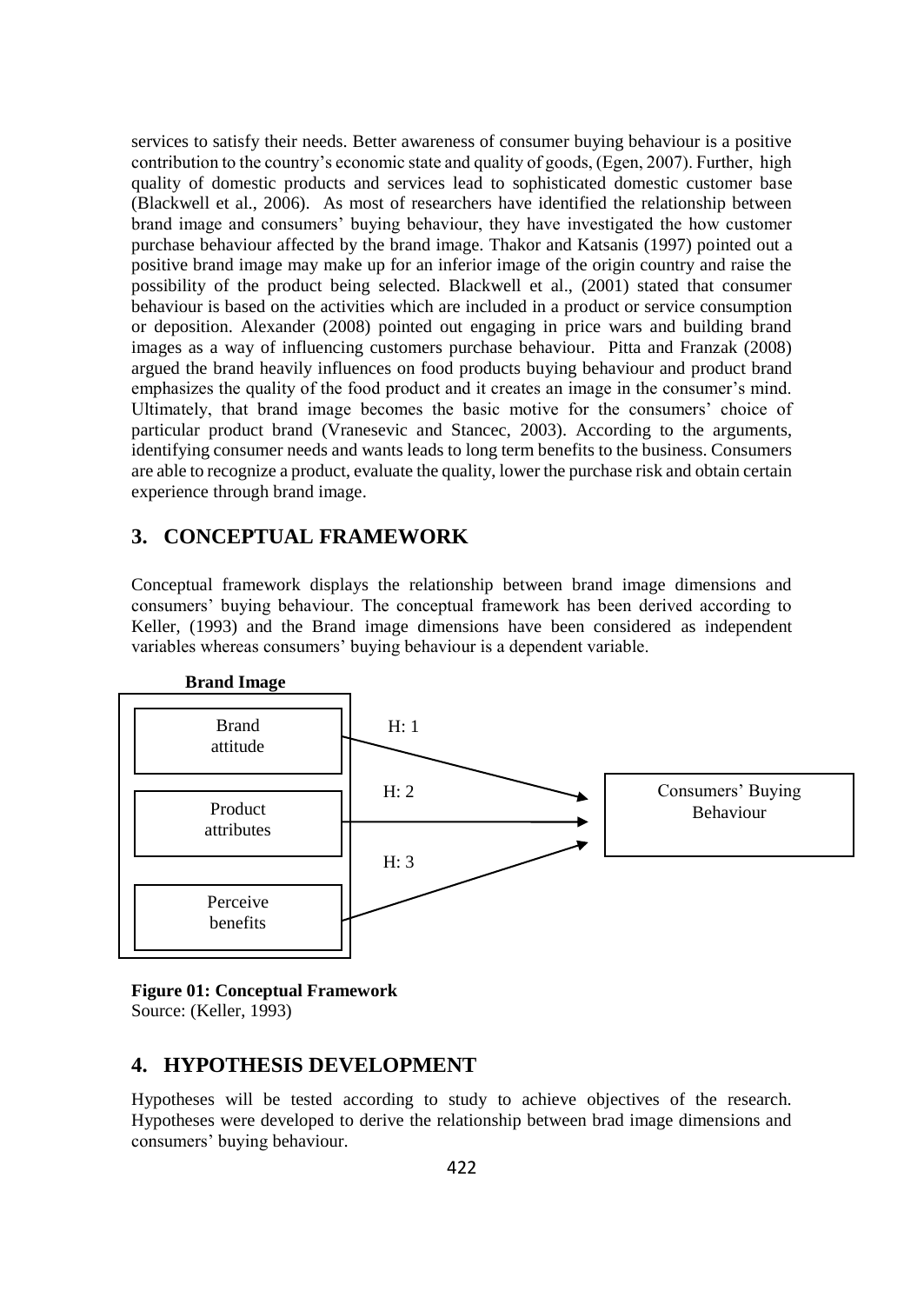#### *Hypothesis 1*

H0: There no positive relationship between brand attitude and consumers' buying behaviour of Fermented dairy products

H1: There is a positive relationship between brand attitude and consumers' buying behaviour of Fermented dairy products

*Hypothesis 2*

H0: There no positive relationship between product attributes and consumers' buying behaviour of Fermented dairy products

H2: There is a positive relationship between product attributes and consumers' buying behaviour of Fermented dairy products

*Hypothesis 3*

H0: There no positive relationship between perceiving benefits and consumers' buying behaviour of Fermented dairy products

H3: There is a positive relationship between perceiving benefits and consumers' buying behaviour of Fermented dairy products

## **5. METHODS**

### **Sampling procedure**

Sample size is 200 fermented dairy product consumers who live in Western province based on three districts of Colombo, Kalutara and Gampaha. Those three districts were selected as they represent the highest average monthly household expenditure on Milk and milk food, by districts and sample has been proportionately selected. Systematic sampling technique has been adopted and the sample unit of consumers selected from retail shops and supermarkets to explore the unbiased perceptions about the questions in the questionnaire.

## **Data Collection and Analysis**

Primary data were collected through a structured questionnaire and data analysis has been carried out to achieve the objectives of the study. Statistical Packages for Social Science (SPSS) version 16.0 software is used for analysis of data.

## **6. FINDINGS AND DISCUSSION**

#### **Cronbach's Alpha Reliability Analysis**

Cronbach's Alpha was used to measure the reliability and the questionnaires' validity and the analysis has been proven the reliability as the alpha values are greater than the acceptable level of 0.7 alpha value.

#### **Most Purchasing Fermented Dairy Product Category**

Regarding which most purchasing fermented dairy product category among the yoghurt and curd were shown by the figure 2. Most customers' preference was yoghurt which is amounted 87% and 13% of curd.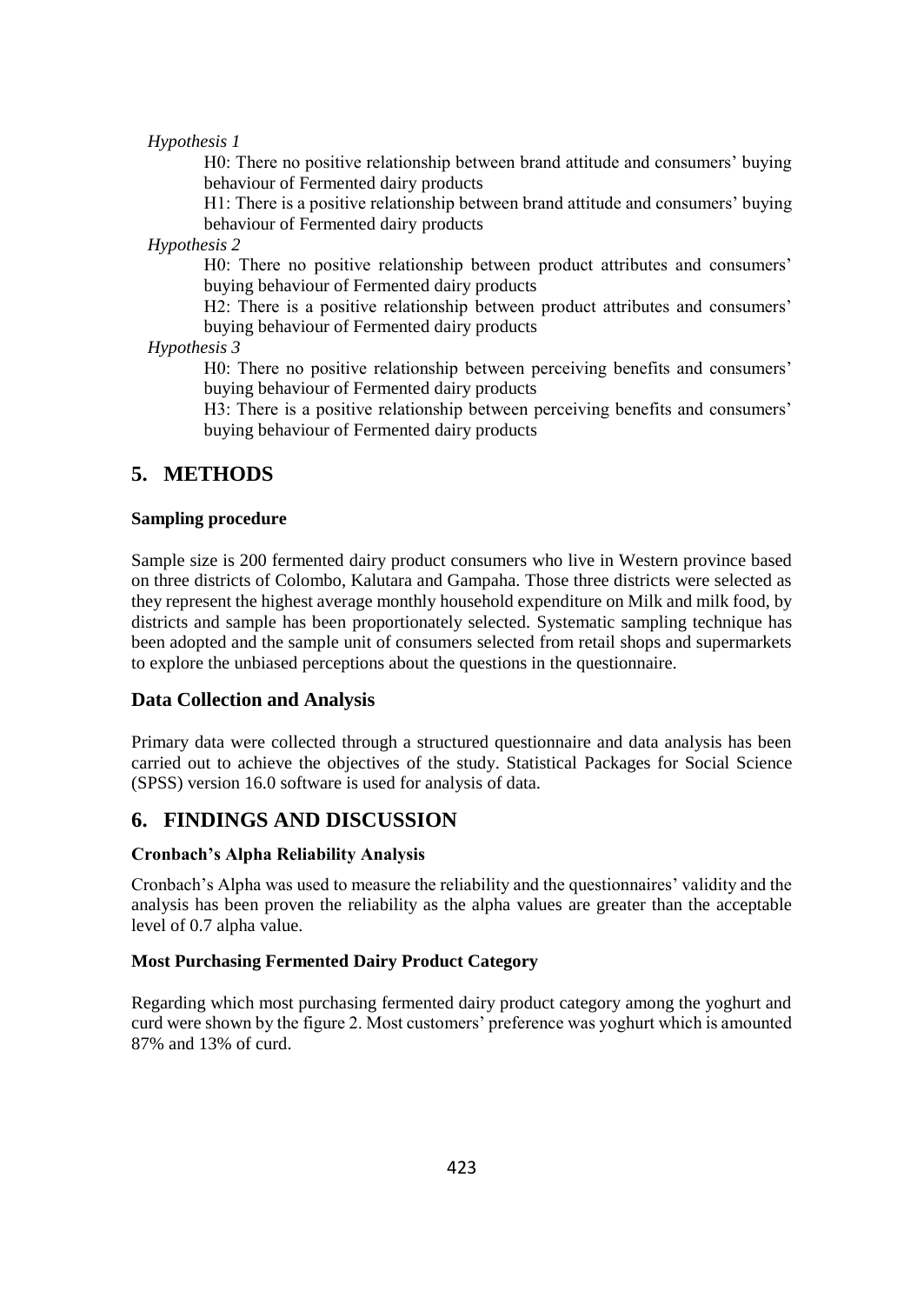



#### **Frequency of Purchase**

Consumers are tending to purchase their preferred fermented dairy brand two to six times per week (41.5%) which represents the highest consuming percentage. Further 36.5 percent preference purchases by once per week and 19.5 for once a month.



**Figure 3: Frequency of Purchase**

## **Correlation Coefficient Analysis**

#### **Table 1: Correlation between Brand Image and Consumers' Buying Behaviour**

| Dimension          | Pearson Correlation P – Value |       |
|--------------------|-------------------------------|-------|
| <b>Brand Image</b> | 0.714                         | 0.000 |

Source: SPSS output from field information

According to the table 2, correlation between overall brand image and consumers' buying 424behavior is 0.714. It denoted that there is a strong positive relationship between independent and dependent variable. P-value is 0.000; hence it has been supported for the relationship.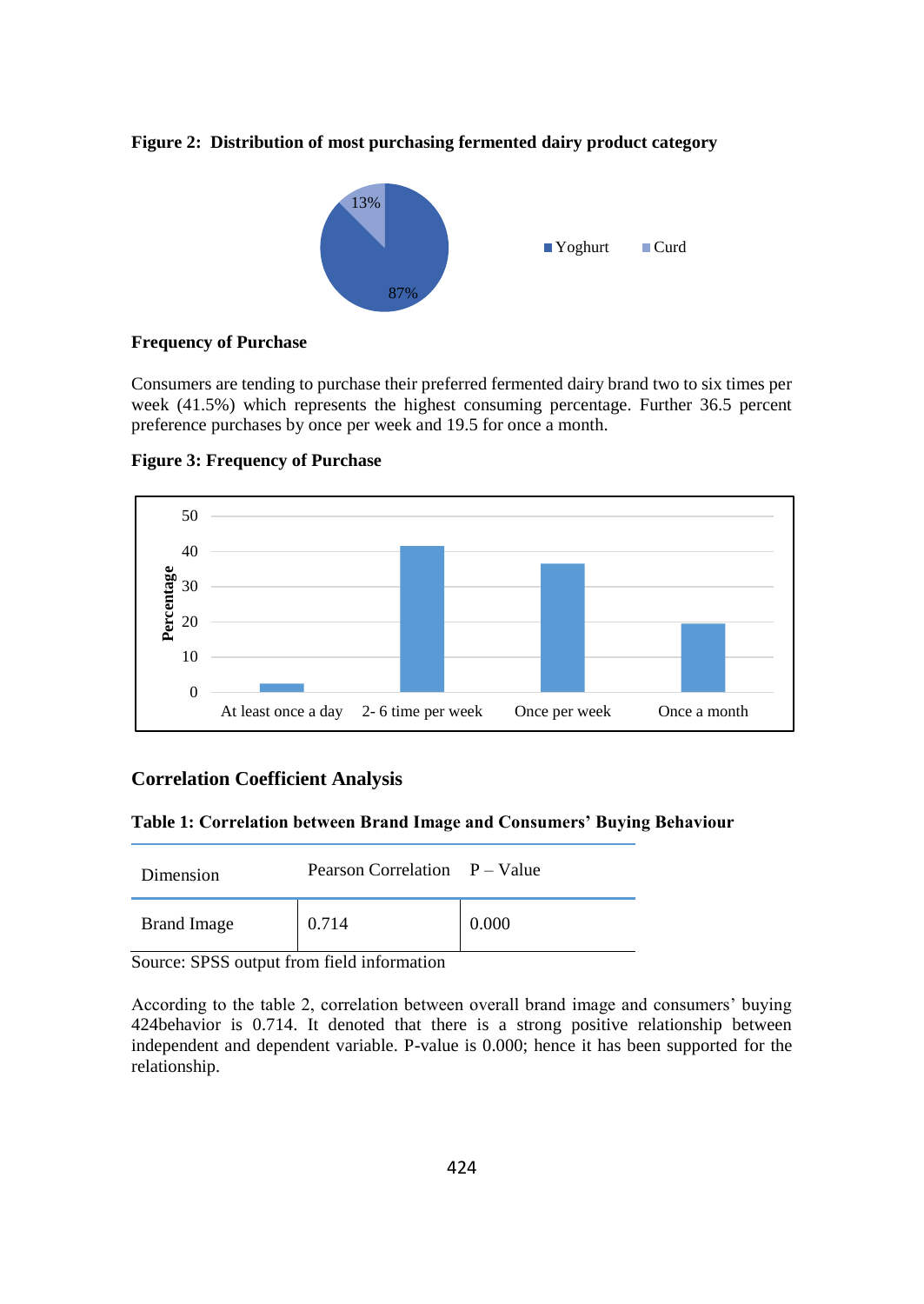| Dimension              | <b>Pearson Correlation</b> | $P - Value$ |
|------------------------|----------------------------|-------------|
| <b>Brand Attitude</b>  | 0.526                      | 0.000       |
| <b>Brand Attribute</b> | 0.622                      | 0.000       |
| Perceive Benefits      | 0.628                      | 0.000       |

**Table 2: Correlation between Brand Image and Consumers' Buying Behaviour**

Source: SPSS output from field information

Brand attitude and consumers' buying behaviour has a strong positive relationship because the correlation coefficient between brand attitude and consumers' buying behavior in fermented dairy products was 0.526. Correlation coefficient of brand attribute also implies a strong positive relationship of 0.622 and Perceive benefits and consumers' buying behaviour has a strong positive relationship as 0.628. According to the significance of all three independent variables as of P-value 0.000, it implied that the test is highly significant and rejects the null hypothesis (H0) and accepts the alternative hypothesis. Hence there is a positive relationship between brand attitude, brand attributes, perceiving benefits and consumers' buying behaviour in fermented dairy products at the 95% confidence level.

**Table 3: Summary of Correlation Analysis**

|                            | <b>Pearson</b><br>correlation | <b>Relationship</b> |
|----------------------------|-------------------------------|---------------------|
| <b>Brand</b><br>Attitude   | 0.526                         | Strong<br>positive  |
| <b>Brand</b><br>Attribute  | 0.622                         | Strong<br>positive  |
| Perceive<br><b>Benefit</b> | 0.628                         | Strong<br>positive  |

Source: SPSS output from field information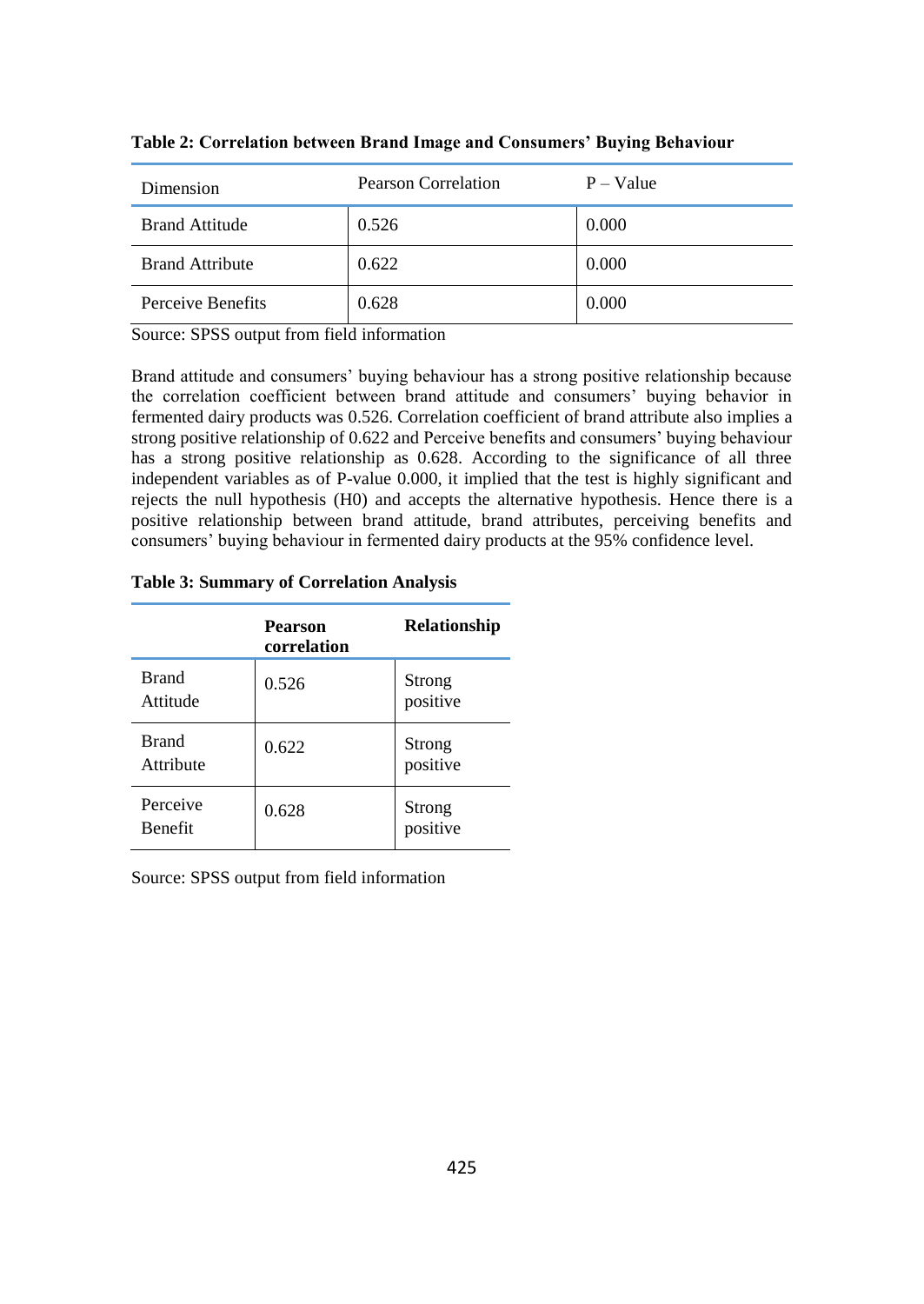#### **Multiple Regression Analysis**

The multiple linear regression model below shows the predictive potential of brand attitude, brand attribute and perceive benefits on consumer buying behaviour of fermented dairy products.

| Figure                         | Value   |
|--------------------------------|---------|
| R                              | 0.714   |
| R Square                       | 0.516   |
| <b>Adjusted R Square</b>       | 0.509   |
| Standard error of the Estimate | 0.26039 |
| Significance F Change          | 0.000   |
| Durbin-Watson                  | 2.247   |

**Table 4: Model Summery of Multiple Regression Analysis**

Source: SPSS output from field information

It is evident from the results that, brand image dimensions of brand attitude, brand attribute and perceive benefits have explained 51.6% of the variance in the consumers' purchase behaviour of the dependent variable. Therefore, it defined that there is 48.4% of unexplained variation in this model. The explained variance of 0.516 is substantially higher value and therefore it is significant. Standard error of estimation is 0.26039. It represents that model is fitted well as mean value of dependent variable 4.145 greater than standard error of estimation.

| Predictor              | <b>B</b> Coefficients | <b>Standard Error</b> | t-Value | P-Value<br>Significance |
|------------------------|-----------------------|-----------------------|---------|-------------------------|
| Constant               | 1.611                 | 0.177                 | 9.101   | 0.000                   |
| <b>Brand Attitude</b>  | 0.149                 | 0.042                 | 3.532   | 0.001                   |
| <b>Brand Attribute</b> | 0.242                 | 0.048                 | 5.034   | 0.000                   |
| Perceive Benefits      | 0.232                 | 0.047                 | 4.902   | 0.000                   |

**Table 5: Multiple Regression Analysis**

Source: SPSS output from field information

In according to the results given in table 4.13, constant  $(\beta_0)$  was implied that while all three brand image dimensions remain zero, consumers' buying behaviour is 1.611. The P-value of the constant is 0.000 and it denotes that statistically significant at 0.05 levels of significance. There is a positive relationship between brand image and consumers' buying behaviour as beta coefficient represents positive value (1.611).

Accordingly multiple linear regression model can be expressed as follows.

## **CBB = 1.611+ 0.149 BA +0242 BAT+ 0.232 PB + ε**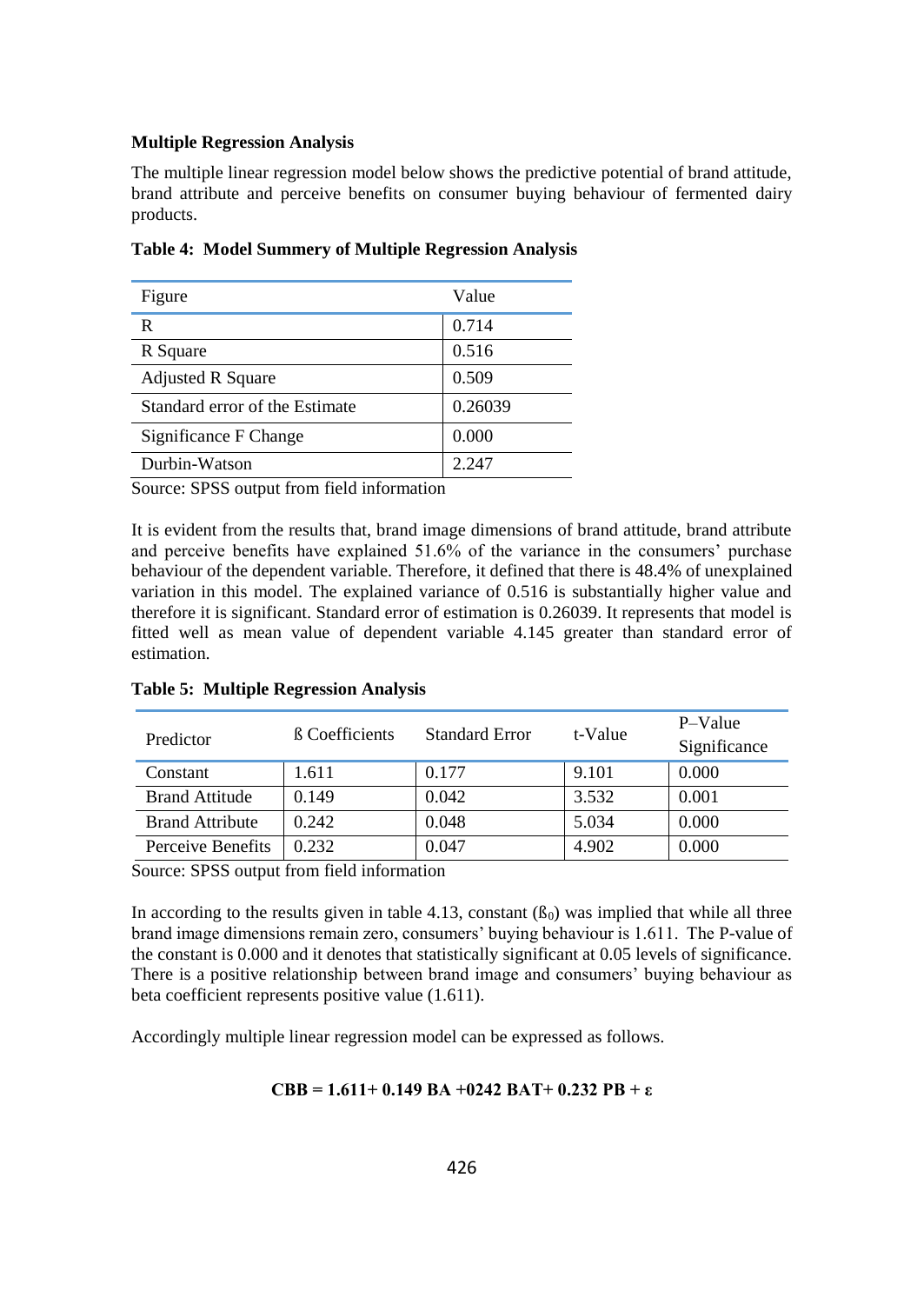Where,

CBB= Consumers' Buying Behaviour  $β<sub>0</sub>$ = Intercept Parameter  $β<sub>1</sub> = Slope Parameter$  $BA = Brand$  Attitude BAT = Brand Attribute PB = Perceive Benefit  $\epsilon$  = Standard Error

The β coefficient of brand attitude indicated 0.149 when brand attitude was increased by one unit while other variables remain constant; the consumers' buying behaviour is increasing by 0.149 units. Additionally, brand attitude contributed significantly to the model since the Pvalue of 0.001 which was less than 0.05 levels of significance. Therefore null hypothesis  $H_0$ was rejected and the alternative hypothesis  $H_1$ was accepted. Hence, there was a significant relationship between brand attitude and consumers' buying behaviour.

Coefficient of brand attributes, one unit of increase in brand attributes while other variables remain constant, and consumers' buying behaviour is increasing by 0.242. Moreover, brand attributes predictor was significant at P-value of 0.000 is less than the 0.05 level of significance. Therefore null hypothesis  $H_0$ was rejected and the alternative hypothesis  $H_2$ was accepted. Hence, there was a significant relationship between brand attributes and consumers' buying behaviour.

According to the coefficient of perceive benefits, one unit of increase in perceive benefits while other variables remain constant, consumers' buying behaviour is increasing by 0.232. Furthermore, perceive benefits predictor was significant as P-value of 0.000 is less than the  $0.05$  level of significance. Therefore null hypothesis  $H_0$ was rejected and the alternative hypothesis H3was accepted. Hence, there was a significant relationship between perceive benefits and consumers' buying behaviour.

# **7. CONCLUSIONS AND IMPLICATIONS**

According to the Pearson correlation analysis, there is a strong positive relationship between brand image and consumers' buying behaviour. It was identified that Pearson correlation is 0.714 and P-value of 0.000. Further, there was a strong positive relationship between brand attitude, brand attributes, perceive benefits and consumers' buying behaviour. It can be clearly stated that the consumers' buying behaviour was increased when these three dimensions of brand image got increased. According to the multiple linear regression analysis, all three brand image dimensions have influenced on consumers' buying behaviour.

Brand attributes had highest impact on consumers' buying behaviour of fermented dairy products as regression output represent the highest beta coefficient. Hence, non-product related attribute such as price and shelf life and also product related attributes of quality and color have highly considered by the consumers. Perceive benefits were the second highest influencing factor in consumers' buying behaviour. Consumers were secondly considered functional benefits such as health safety of the product and need satisfaction through the product and also experiential benefits such as taste, smell, feel, delight, and frequency of use. Brand attitude had the least impact on consumers' buying behaviour of fermented dairy products than the other two variables. Hence an attitude towards advertisements, brand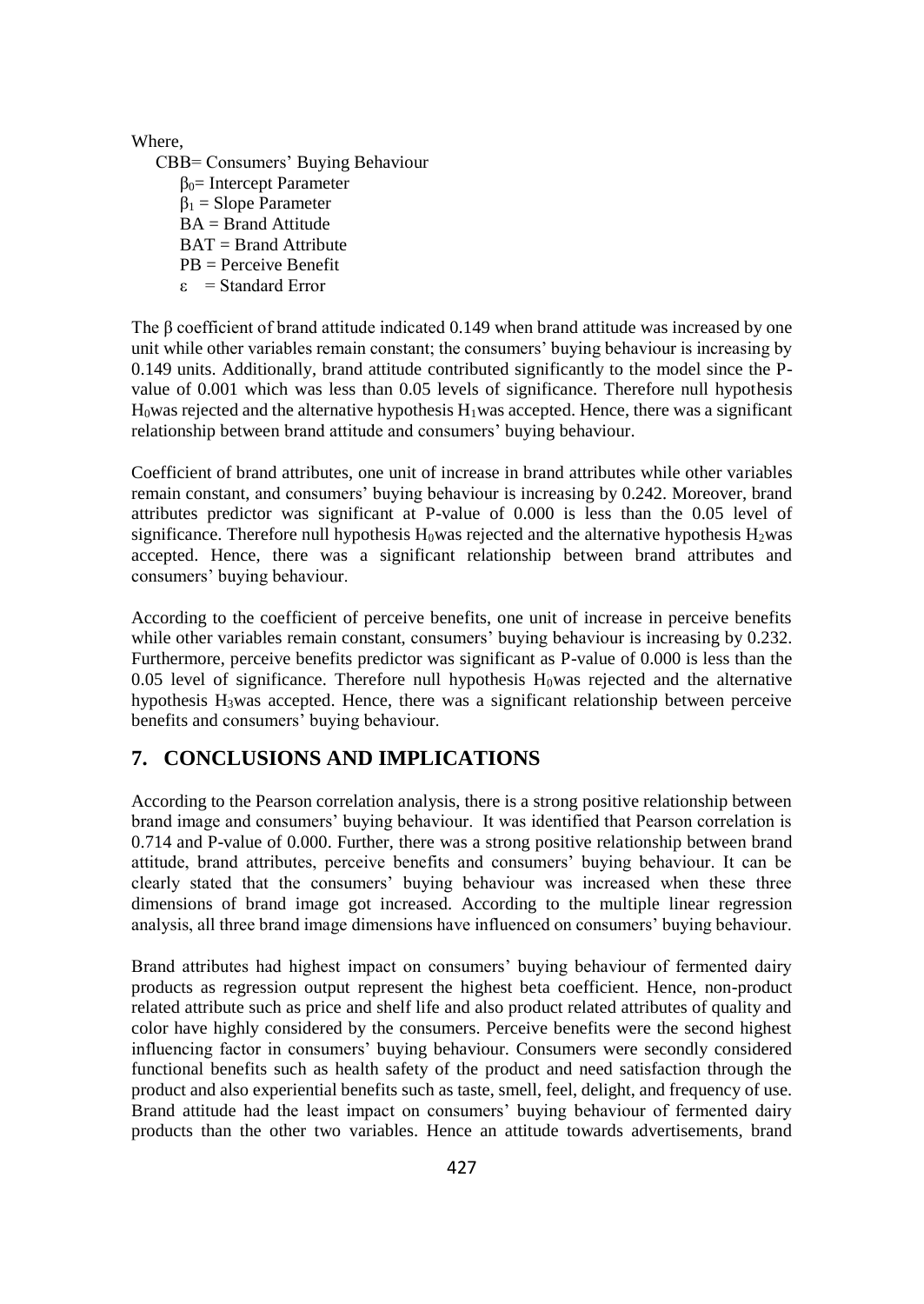awareness, and brand recognition were concern lower than the other factors when purchasing fermented dairy product.

## **Managerial Implication**

The paper reveals yoghurt as the most preferred fermented dairy product and the majority of consumers are tend to purchase two to six times for a week. It is recommended that developing a yoghurt brand is most profitable for the manufacturers as it easy to develop marketing strategy based on brand image. The brands attribute and perceive benefits are the key influencing factors for consumers' buying behaviour of fermented dairy products. Hence it is recommended that,

when marketing a fermented dairy product manufacturer or marketers need to highly aware of brand attributes of price, shelf life, quality and color as well as the perceive benefits of health safety of the product, need satisfaction through the product, taste, smell, feel, delight, and frequency of use.

Brand attitude towards dairy product brands has a lower impact on consumers buying behaviour relative to the other two factors.

 $\uparrow$  Marketers need to consider more on advertisements to attract more consumers towards the brand. They need to establish the cost based advertising strategy to be positioned the brand in the consumer's mind. As well as needing to create a clear awareness of the brand in the consumer's mind and have to have the best way of recognizing the brand separately from substitute brands.

## **REFERENCES**

Aaker, D. (1997) Dimensions of brand personality. Journal of Marketing Research.

- Ashraf, M. G. (2014) The promotional tools and situational factors' impact on consumer buying behaviour and sales promotion. Public Administration and Governance, 4. doi:10.5296/ jpag.v4i2.5844
- Central Bank of Sri Lanka. (2013) Central Bank Report. Sri Lanka: Central Bank
- Chimboza, D., & Mutandwa, E. (2007) Measuring the determinants of brand preference in a dairy product market. African Journal of Business Management, 1 (9), 230-237
- Cristina, P., & Rodrigues, L. (2011) The Importance of Brand Identity in Consumer Behavior
- Department of Census and Statistics. (2006/2007) Colombo, Sri Lanka: Department of Census and Statistics
- Department of Census and Statistics. (2012) Poulation. Colombo, Sri Lanka: Department of Census and Statistics
- Department of Development Finance. (2011) Performance Report. Department of Development Finance

Gardner, B. B., & S. J. (1955) The Product and the Brand. Harvard Business Review.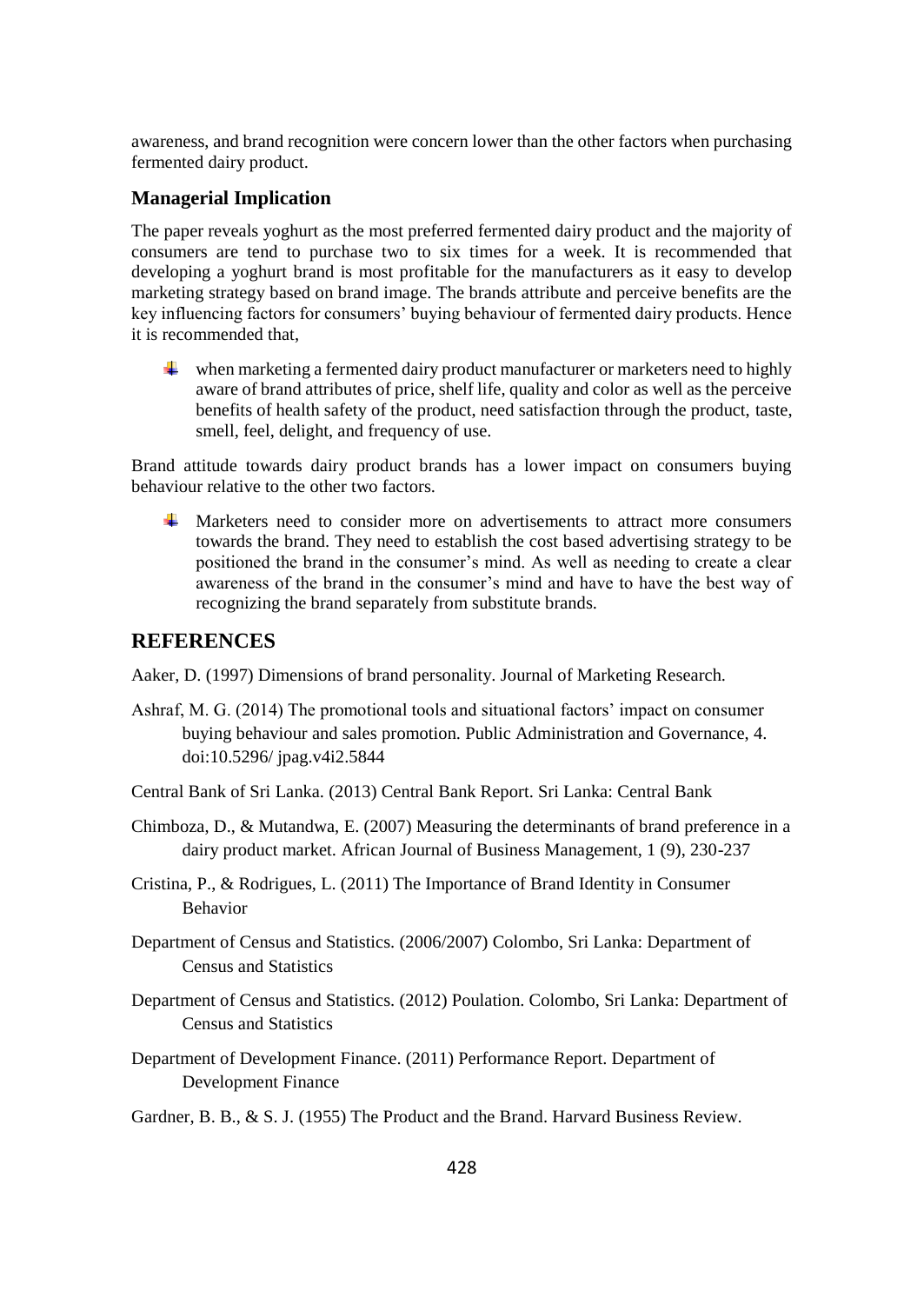- Haghshenas, L., Abedi, A., Ghorbani, E., Abbas, K., & Harooni, M. (2013) Review Consumer Behaviour And Factors Affecting On Purchasing Decisions. singaporean journal of business economics,, 8.
- Hossain, M. E. (2007) An Evaluation of Brands Image, Product Attributes and Perceived Quality of a Selected Consumer Non-durable Product. 19(No.2).
- Hysen, B., Mensur, V., Muje, G., Hajrip, M., Halim, G., Iliriana, M., & Njazi, B. (2008) Analysis of Consumer Behaviour in Regard to Dairy Products in Kosovo. J. Agric. Res., 10.
- Keller, K. L. (1993) cnceptualizing, Measuring and Managing Customer based Brand Equity. Journal of Marketing, 22.
- Keller, K. L. (2003) Strategic Brand Management:Building,Measuring and Imagine Band Iquity ,thid Editon. New Jersey: Upper Saddle River.
- Keller, K. L. (2006) Building, measuring and managing brand equity. New Jersey: Pearson edition.
- Keller, K. L. (2013) Stratergic Brand Management. England: Pearson Education,Inc.
- Kotler, P. (2005) Manajemen Pemasaran , Edisi Kesebelas. Jakarta: PT Prenhallindo.
- Kotler, P. H. (8th ed.). Marketing Management: Analysis,Planning, and Control,. Englewood Cliffs,: NJ:Prentice-Hall,Inc.
- Kumar, R. A. (2006) "Linkage between brand personality and brand loyalty:A qualitative study in an emerging market in the Indian context. South Asia Journal of Management.
- Ministry of Livestock & Rural Community Development. (2012) Profile livestock sector. Retrieved October 29, 2014, from http://www.livestock.gov.lk/site/en/profile-of-thelivestock-sector
- Myers, James, H., & Allan, S. D. (1981) The Nature of product related atributes. Greenwich: CT: JAI Press, Inc.
- Osman, S., Yin Fah, B. C., & Foon, Y. S. (2011) Simulation of Sales Promotions towards Buying Behaviour among University Students. International Journal of Marketing Studies, 3(No.3). doi:10.5539/ijms.v3n3p78
- Panesar, P. S. (2011) Fermented Dairy Products: Starter Cultures and Potential Nutritional Benefits. Scientific Research, 5.
- Plummer, J. (2010) How Personality makes a difference. Journal of Advertising Research.
- Schulze, B., Wocken, C., & Spiller, A. (2008) Dis-loyalty in the German dairy industry:A supplier relationship management view. 24.
- Sulkunen, S. (2012) A Study of Brand Image, Case: Nightclub Bra.